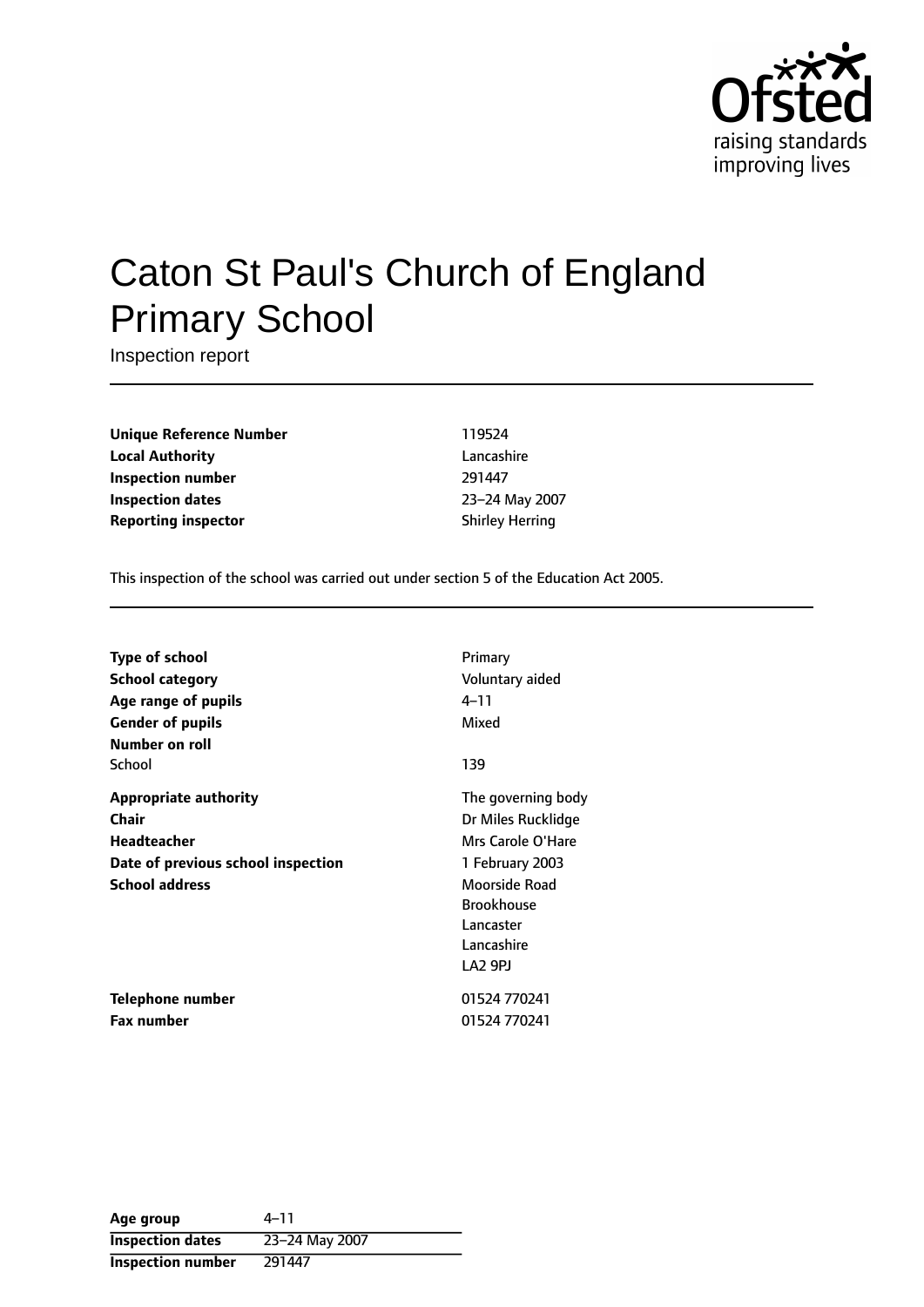© Crown copyright 2007

.

#### Website: www.ofsted.gov.uk

This document may be reproduced in whole or in part for non-commercial educational purposes, provided that the information quoted is reproduced without adaptation and the source and date of publication are stated.

Further copies of this report are obtainable from the school. Under the Education Act 2005, the school must provide a copy of this report free of charge to certain categories of people. A charge not exceeding the full cost of reproduction may be made for any other copies supplied.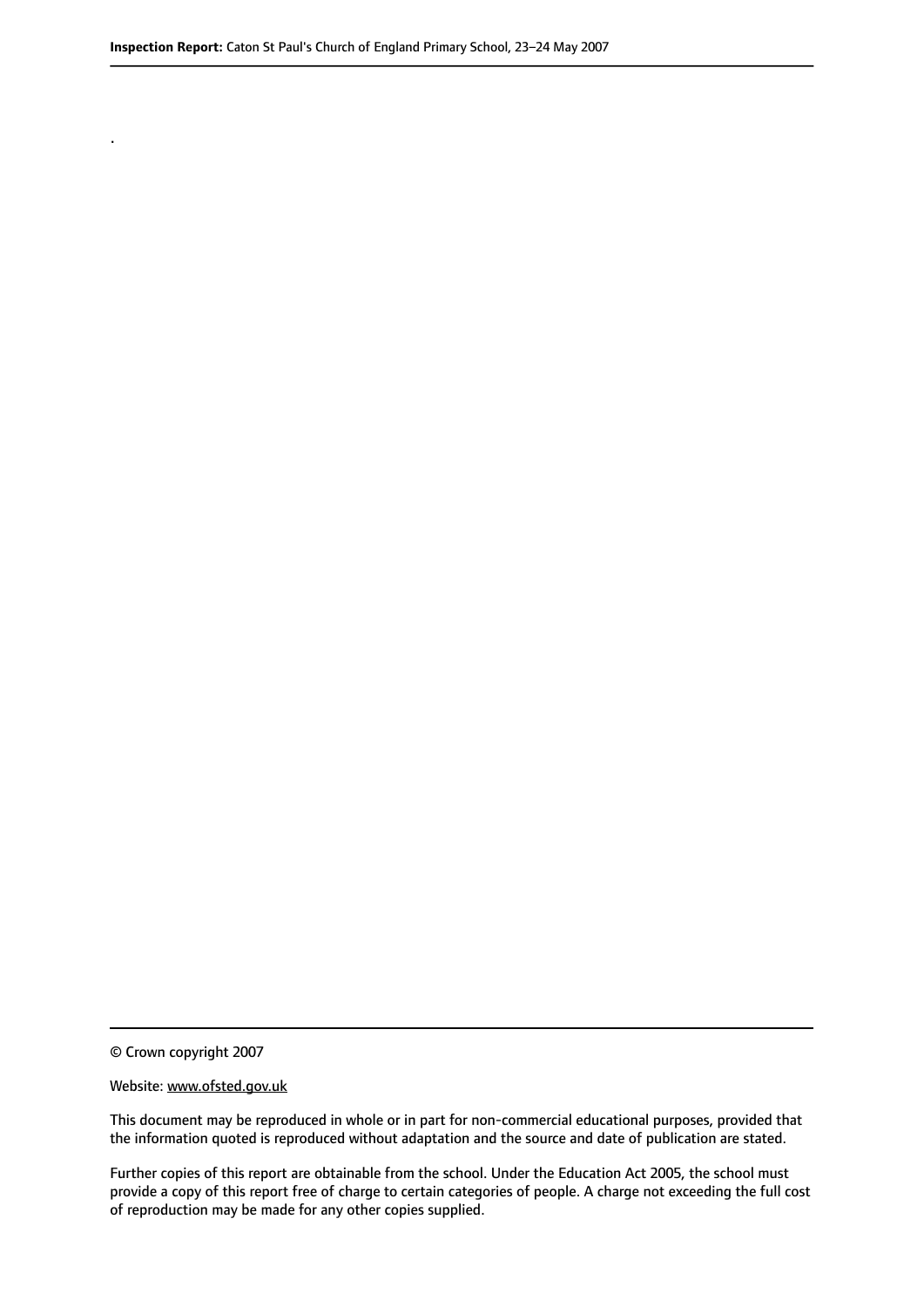# **Introduction**

The inspection was carried out by one Additional Inspector.

#### **Description of the school**

Caton St Paul's is a smaller than average size school serving a rural village and its surrounding areas. Most pupils are taught in mixed-age classes. Children enter school with skills that are broadly typical for their age and indications of deprivation are low. Pupils are predominantly White British and the number of pupils with learning difficulties and/or disabilities is below average. The school has links with the pre-school group on site, the church and local high schools, and supports student teachers in training. There is a Breakfast Club on site and some pupils are transported to an after school club.

#### **Key for inspection grades**

| Grade 1 | Outstanding  |
|---------|--------------|
| Grade 2 | Good         |
| Grade 3 | Satisfactory |
| Grade 4 | Inadequate   |
|         |              |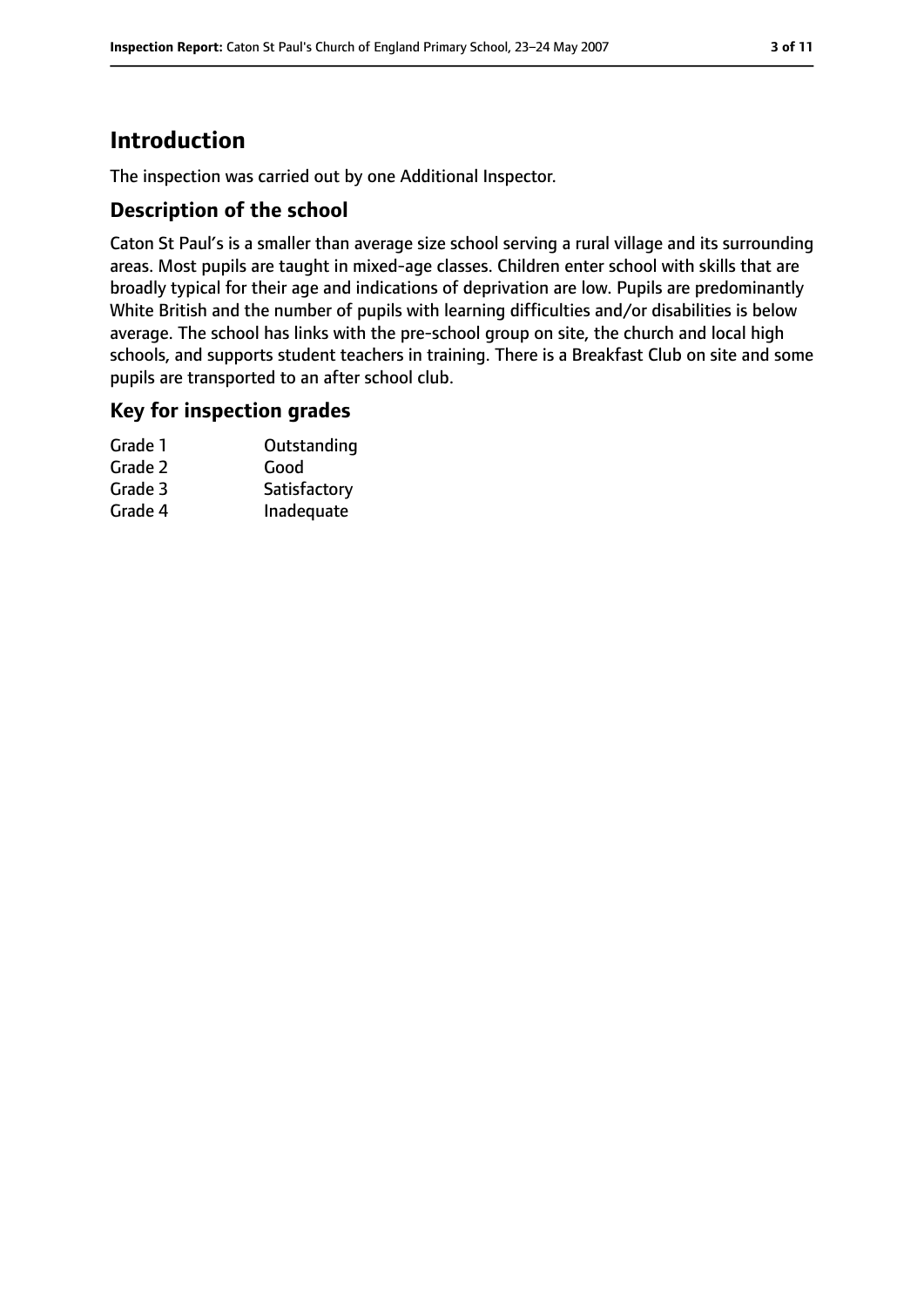# **Overall effectiveness of the school**

#### **Grade: 2**

Caton St Paul's is a good school that offers an exceptional range of additional activities to enrich pupils' learning and their personal development. Pupils enjoy coming to school and attendance is good. During their time in school they develop into mature, confident people who generally get on well together. All the recommended procedures for safeguarding pupils are in place and activities such as Cycling Proficiency and Self Defence lessons help them to keep safe. They have a good awareness of a healthy lifestyle and participate well in a wide variety of sports. Pupils make a valuable contribution to school life by taking on responsibilities and they have a good social awareness developed through fundraising for many charities. The good level of basic skills and the opportunities to work together prepare pupils well for future life.

Children enter school with skills that are broadly typical for their age. The teaching and curriculum are generally effective so the pupils' achieve well. They make good progressto reach above average standards by Year 6. Provision for children in the Foundation Stage is good.

Teaching is good and pupils learn well. Lessons are interesting and teachers make skilful use of interactive whiteboards to explain and demonstrate new work clearly so pupils understand what they need to do and learn. Assessment procedures are well developed and pupils receive good guidance on how to improve. Occasionally, activities are not sufficiently challenging for all pupils in the class because the assessment information is not used as effectively as it might. Targets for literacy and numeracy are very successful in helping to focus the pupils' attention on learning. Pupils with learning difficulties and/or disabilities receive good support and they achieve well.

The school is led and managed well. The headteacher has forged good links with other schools in the area for their mutual benefit; for example, a minibus has been purchased to extend opportunities for learning outside the classroom. The subject coordinators analyse their subjects in detail to identify and remedy any comparative weaknesses and this has proved to be successful in raising reading standards. The school monitors its work regularly, but evaluation is a little generous in places. This is because insufficient emphasis is given to the impact of practice, particularly teaching, on the pupils' achievements. Consequently, the evaluation does not provide a firm guide on how teaching can be improved to raise standards and achievement even further.

There has been satisfactory improvement since the last inspection and the school has a sound capacity to improve further.

#### **What the school should do to improve further**

• Focus more sharply on the impact of the school's provision, particularly teaching, on achievement and standards.

## **Achievement and standards**

#### **Grade: 2**

Standards are above average and pupils achieve well. Pupils make good progress during their time in school because they are taught well. Pupils with learning difficulties and/or disabilities achieve well because their needs are identified at an early stage and they receive good support.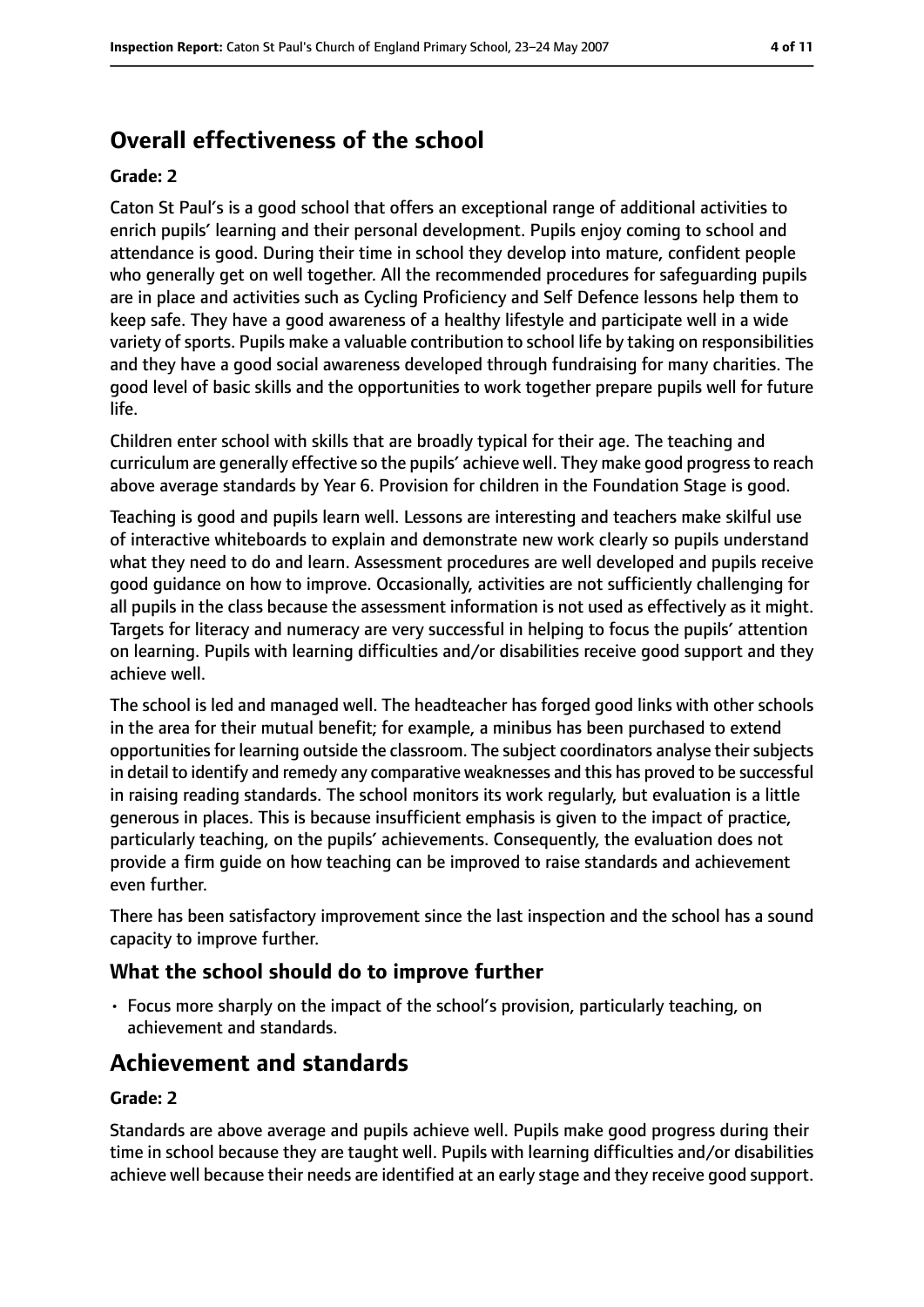Children enter the Reception class with skills that are broadly typical for their age. They achieve well in the Reception class because of the good level of support they receive in small groups: most achieve the recommended goals by the time they enter Year 1.

In 2006, after a four year period where standards were above average, assessments at the end of Year 2 showed results were average. This reflected the comparatively higher number of pupils with learning difficulties and/or disabilities in that particular group of pupils. The school's reliable systems for tracking pupils' progress show that these pupils made satisfactory progress. Work seen during the inspection would indicate that the current Year 2 is working above the standard expected for their age and are achieving well. In the 2006 national tests in Year 6, results were above average overall and pupils achieved well. Standards were well above average in English and above average in mathematics. They were broadly average in science; enquiry skills are good but the school's analysis showed some gaps in scientific knowledge, which are already being successfully addressed.

# **Personal development and well-being**

#### **Grade: 2**

Pupils' personal development and well-being are good. During their time in school, pupils develop into mature, confident people who generally get on well together. They enjoy coming to school and particularly like the extensive range of clubs and additional activities on offer. Attendance is above average. Relationships in the school are good and pupils feel safe and confident that they can approach an adult if anyone is unkind. Pupils understand the benefits of a healthy lifestyle and join in physical activities with enthusiasm. Even the youngest children can tell you that fruit is good for you. Pupils make a good contribution to the school community through being members of the school council and by taking responsibilities, such as helping younger pupils. They contribute well to the wider community through joining village activities such as The Caton Gala, and by raising money to sponsor two children in Kenya. Pupils' secure acquisition of key skills and the good opportunities to work together prepare them well for later life.

Pupils' spiritual, moral and social development, supported by the school's Christian tradition, is good. They respond well to the impressive level of mutual respect between all in the school community and behaviour is good. Cultural development is satisfactory. Pupils have a good understanding of the local culture but, although satisfactory, are not as well informed about life in a culturally diverse society.

The strong emphasis on personal, social and emotional development in the Reception class enables children to develop good attitudes to learning from an early age. These positive attitudes are reinforced throughout the school and this has helped, for example, the pupils in Year 6 to continue to work well during a time of unavoidable disruption to the teaching in their class.

# **Quality of provision**

## **Teaching and learning**

#### **Grade: 2**

Teaching is good and pupils learn well. Most lessons are well planned, activities are interesting and sustain pupils' interest; they are keen to learn. Teachers use new technology well to give effective explanations and demonstrationsso pupils know what to do and what they are expected to learn. The skilled teaching assistants are well informed and they support groups and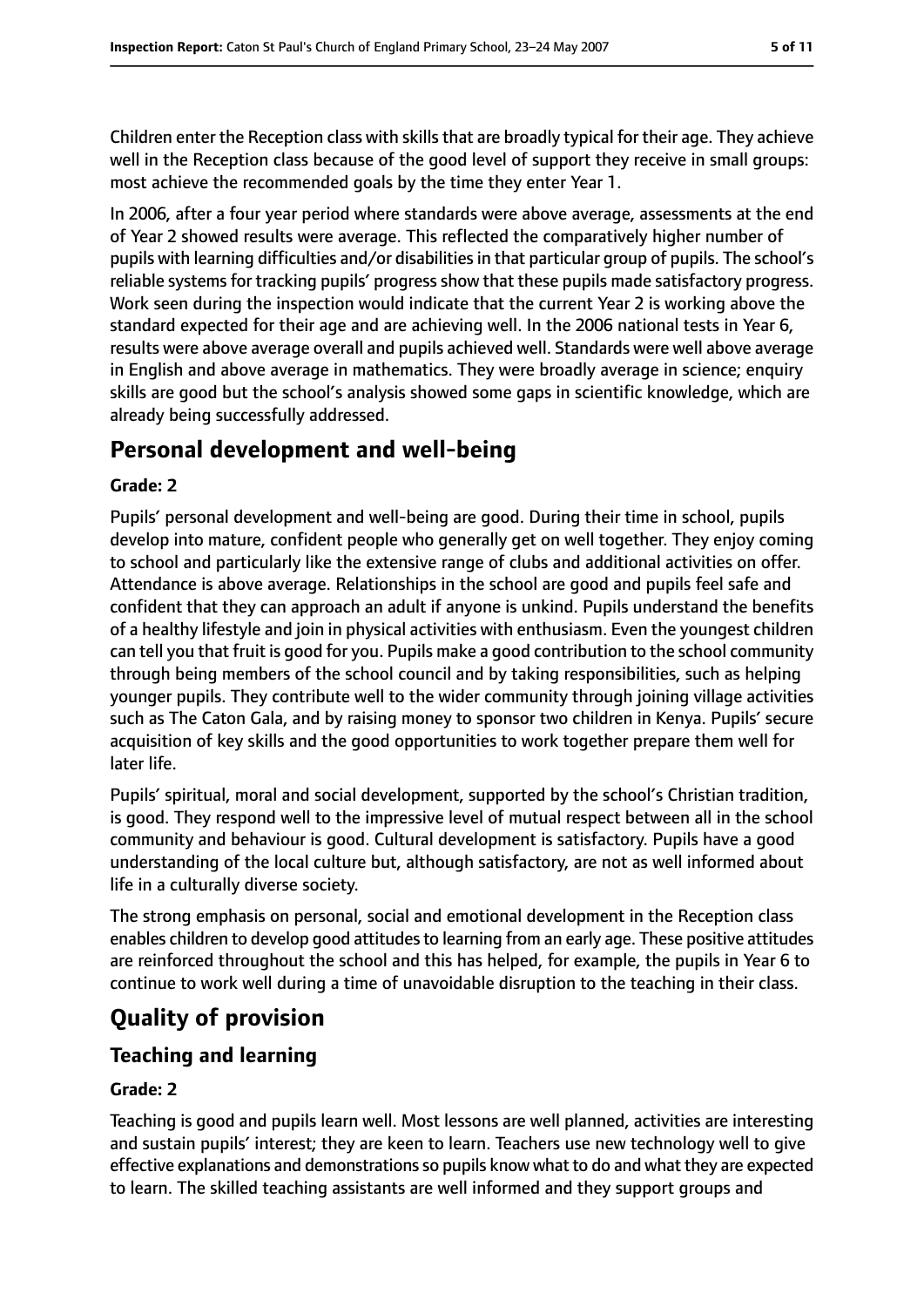individuals well. A strong, developing feature is the way in which pupils are encouraged to assess how well they have learned in the lesson through a traffic lights system. This focuses pupils' attention and reinforces their learning. Work is usually well marked and teachers take time to explain how pupils can improve their work.

Pupils' progress is assessed regularly and assessment is generally used well to plan future work. However, in a minority of lessons the activities do not reflect the ability of different groups of pupils and so learning is less effective.

Teaching is supplemented well by specialist teaching in music, sports, French and information and communication technology (ICT). The specialist sports coaching has helped pupils to develop good skills. The school has been successful in football tournaments, which is particularly commendable for a small school.

## **Curriculum and other activities**

#### **Grade: 2**

The curriculum is broad and balanced and meets the needs of pupils well. There is a good emphasis on developing literacy and numeracy skills so pupils achieve a good standard by the time they leave school. The school's successful bid to become a Networked Learning Community has helped pupils to develop good ICT skills and the school is now identifying ways in which these can be used to enhance learning in other subjects, specifically numeracy. The comprehensive programme of personal, social and health education makes a strong contribution to pupils' personal development. The school has improved the opportunities for pupils to develop their investigational skills in science with some success and is now successfully seeking ways to ensure that further opportunities are provided to remedy comparative weakness in scientific knowledge.

An excellent range of clubs and additional activities to promote pupils' enjoyment, interest and healthy lifestyles enhances the curriculum. The two residential trips for older pupils encourage adventure and help pupils to develop confidence and independence. The school participates in the Wider Opportunities for Music scheme, which has enabled many pupils to learn to play an instrument.

#### **Care, guidance and support**

#### **Grade: 2**

The school provides a good level of care, guidance and support for its pupils. All the recommended procedures are in place to safeguard pupils and activities such as cycling proficiency help pupils to keep safe. The effective induction procedures for new children in Reception ensure that they settle quickly into school. Pupils who joined the school at a later stage recall how welcoming staff and pupils were.

Pupils with learning difficulties and/or disabilities are identified at an early stage and are given good support in class to help them achieve well. Where needed, specialist advice and help is sought.

There are good procedures to assess and track pupils' progress in English and mathematics. Similar procedures for science are less advanced but are evolving as different methods are tried. Targets to help pupils improve are in place and these are successful in focusing pupils' attention on what they need to do in lessons to improve. However, it is too soon to judge their overall effect on standards. A useful aspect is the way in which pupils with learning difficulties and/or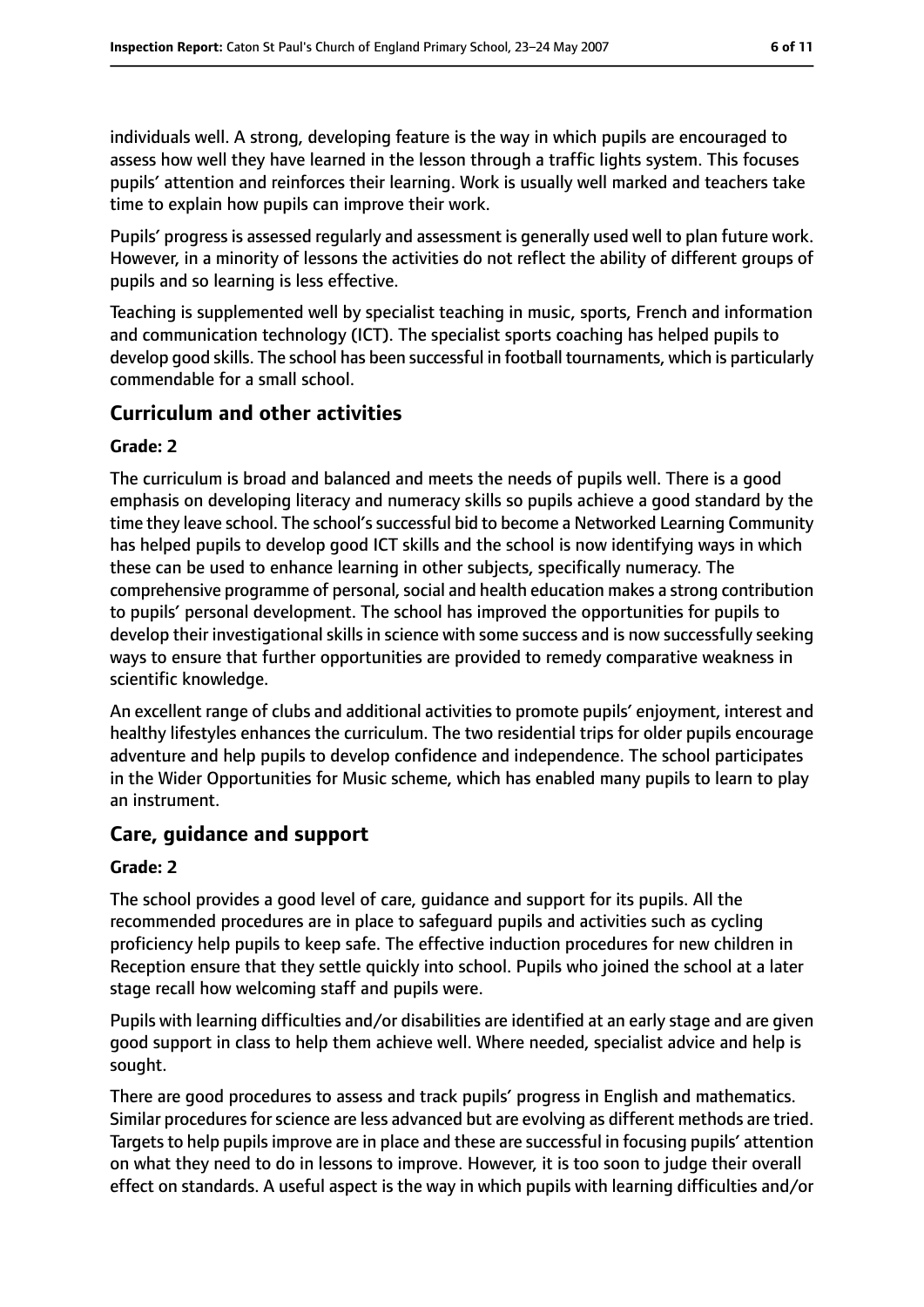disabilities with individual education plans are given a simplified version of their targets to help them concentrate their efforts.

# **Leadership and management**

#### **Grade: 2**

The school is led and managed well. Staff are good role models for pupils and the consistent application of the behaviour policy also promotes good behaviour. Subject coordinators have a very secure understanding of their subjects and their analysis of assessment and test results is thorough and identifies areas of comparative weakness. For example, the analysis of the English results showed a weakness in aspects of reading; additional resources were purchased and activities devised, which resulted in an improvement in reading standards.

The school monitors its work regularly but its own evaluation of some important aspects is a little generous. For example, the quality of teaching was judged as outstanding rather than good because insufficient account wastaken of itsimpact on pupils' achievement. Consequently, the monitoring does not provide a firm guide on how to raise achievement and standards even further.

Provision for pupils with learning difficulties and/or disabilities is organised and managed well so these pupils are fully included in all activities, make good progress and achieve well.

Governance is good. The governors are in school regularly, are well informed and provide constructive support for the headteacher. There has been satisfactory improvement since the last inspection and the school has a sound capacity to improve further.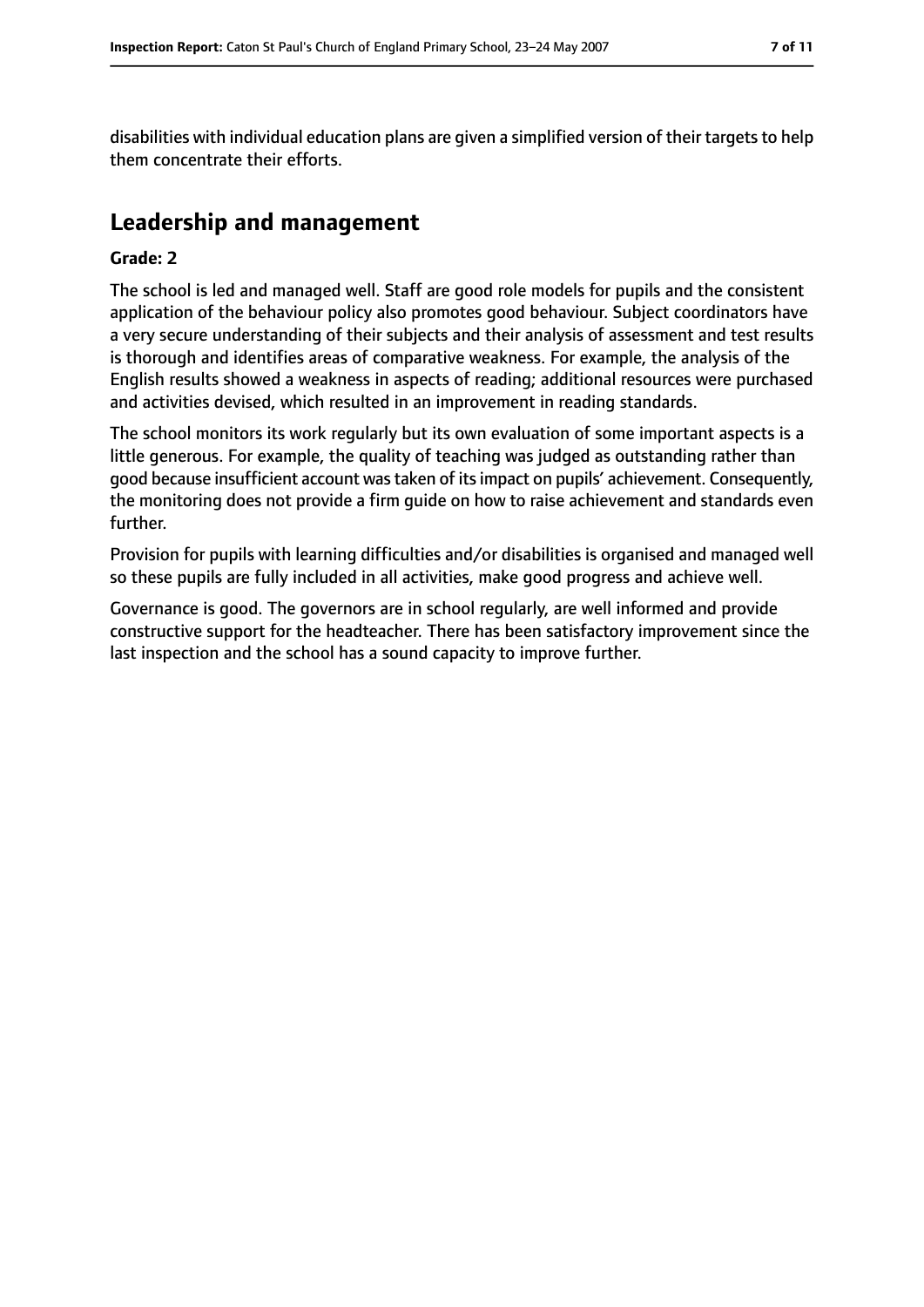**Any complaints about the inspection or the report should be made following the procedures set out in the guidance 'Complaints about school inspection', which is available from Ofsted's website: www.ofsted.gov.uk.**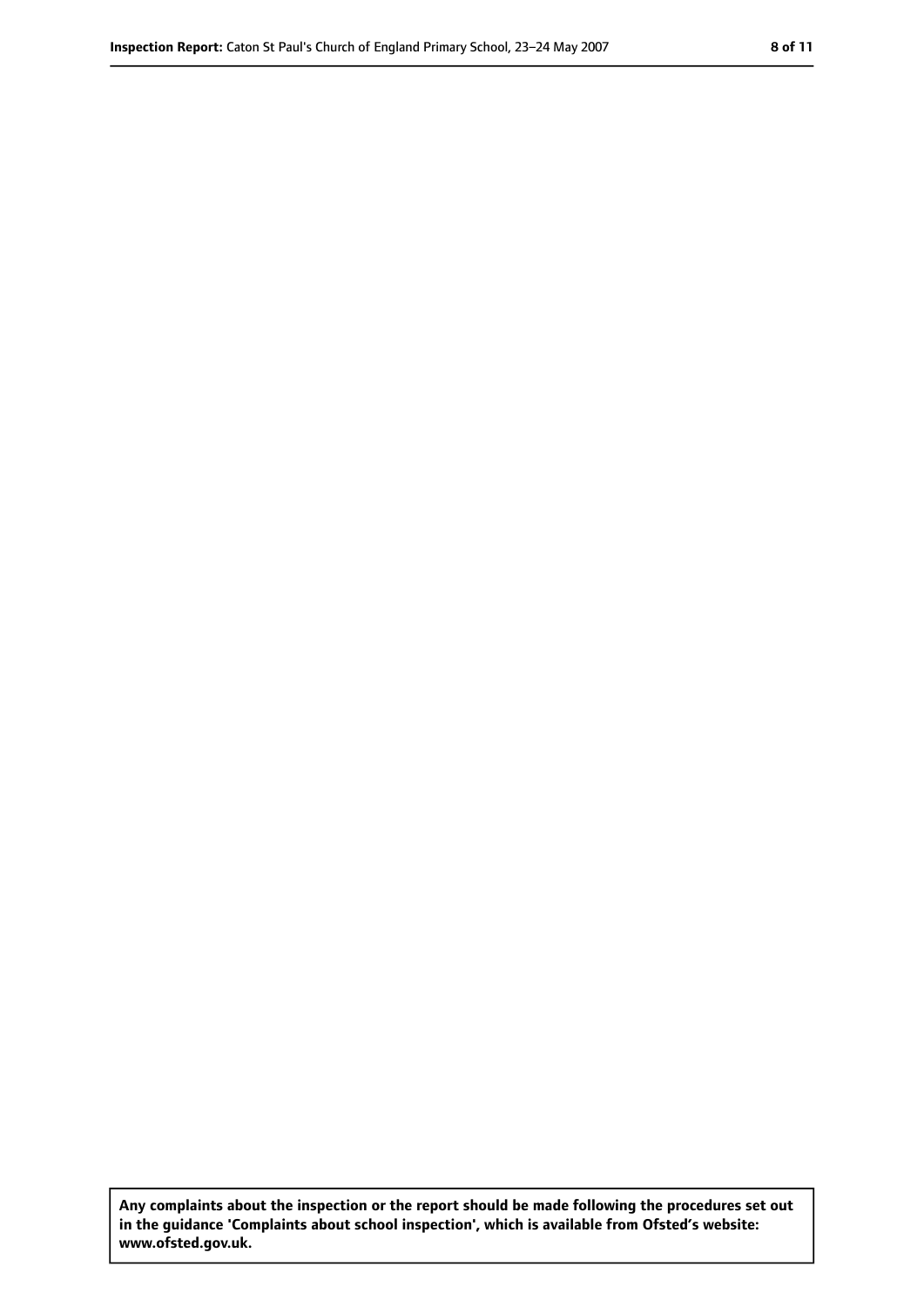# **Inspection judgements**

| Key to judgements: grade 1 is outstanding, grade 2 good, grade 3 satisfactory, and grade 4 | <b>School</b>  |
|--------------------------------------------------------------------------------------------|----------------|
| inadeauate                                                                                 | <b>Overall</b> |

## **Overall effectiveness**

| How effective, efficient and inclusive is the provision of education, integrated<br>care and any extended services in meeting the needs of learners? |     |
|------------------------------------------------------------------------------------------------------------------------------------------------------|-----|
| How well does the school work in partnership with others to promote learners'<br>well-being?                                                         |     |
| The quality and standards in the Foundation Stage                                                                                                    |     |
| The effectiveness of the school's self-evaluation                                                                                                    |     |
| The capacity to make any necessary improvements                                                                                                      |     |
| Effective steps have been taken to promote improvement since the last<br>inspection                                                                  | Yes |

## **Achievement and standards**

| How well do learners achieve?                                                                               |  |
|-------------------------------------------------------------------------------------------------------------|--|
| The standards <sup>1</sup> reached by learners                                                              |  |
| How well learners make progress, taking account of any significant variations between<br>groups of learners |  |
| How well learners with learning difficulties and disabilities make progress                                 |  |

## **Personal development and well-being**

| How good is the overall personal development and well-being of the<br>learners?                                  |  |
|------------------------------------------------------------------------------------------------------------------|--|
| The extent of learners' spiritual, moral, social and cultural development                                        |  |
| The behaviour of learners                                                                                        |  |
| The attendance of learners                                                                                       |  |
| How well learners enjoy their education                                                                          |  |
| The extent to which learners adopt safe practices                                                                |  |
| The extent to which learners adopt healthy lifestyles                                                            |  |
| The extent to which learners make a positive contribution to the community                                       |  |
| How well learners develop workplace and other skills that will contribute to<br>their future economic well-being |  |

## **The quality of provision**

| How effective are teaching and learning in meeting the full range of the<br>learners' needs?          |  |
|-------------------------------------------------------------------------------------------------------|--|
| How well do the curriculum and other activities meet the range of needs<br>and interests of learners? |  |
| How well are learners cared for, guided and supported?                                                |  |

### **Annex A**

 $^1$  Grade 1 - Exceptionally and consistently high; Grade 2 - Generally above average with none significantly below average; Grade 3 - Broadly average to below average; Grade 4 - Exceptionally low.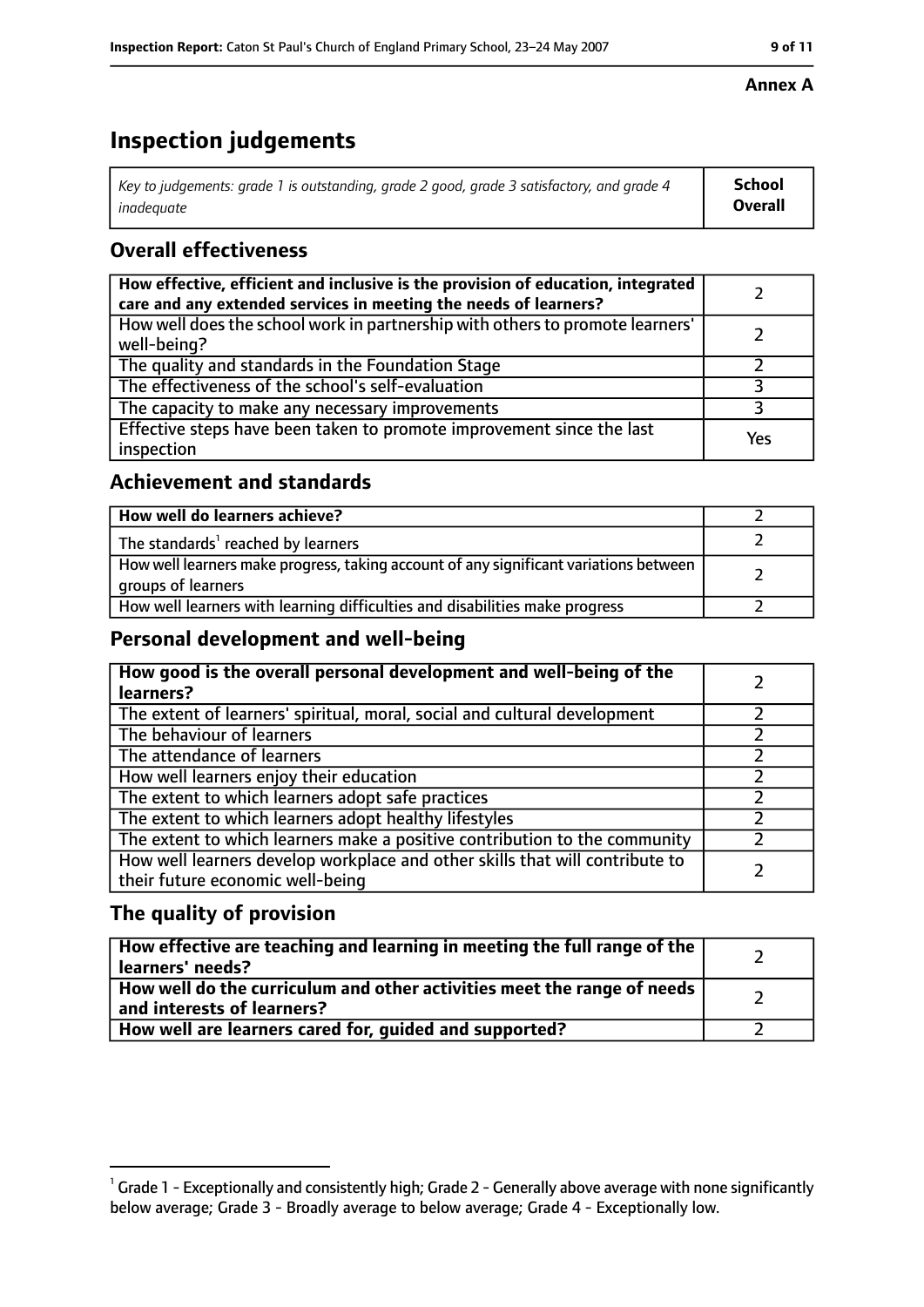#### **Annex A**

# **Leadership and management**

| How effective are leadership and management in raising achievement                                                                              |     |
|-------------------------------------------------------------------------------------------------------------------------------------------------|-----|
| and supporting all learners?                                                                                                                    |     |
| How effectively leaders and managers at all levels set clear direction leading<br>to improvement and promote high quality of care and education |     |
| How effectively performance is monitored, evaluated and improved to meet<br>challenging targets                                                 | 3   |
| How well equality of opportunity is promoted and discrimination tackled so<br>that all learners achieve as well as they can                     |     |
| How effectively and efficiently resources, including staff, are deployed to<br>achieve value for money                                          | 7   |
| The extent to which governors and other supervisory boards discharge their<br>responsibilities                                                  | 7   |
| Do procedures for safequarding learners meet current government<br>requirements?                                                                | Yes |
| Does this school require special measures?                                                                                                      | No  |
| Does this school require a notice to improve?                                                                                                   | No  |